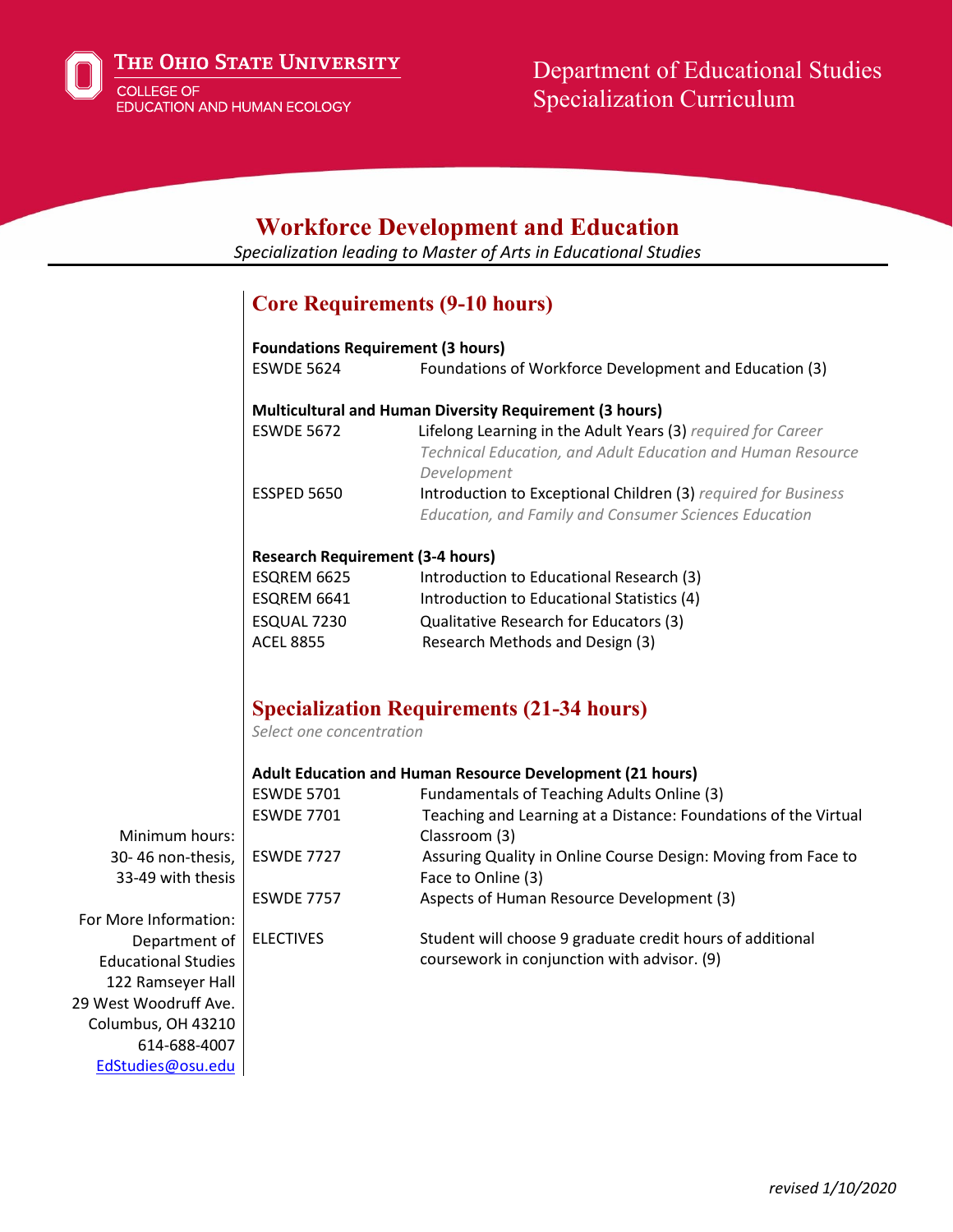#### **Business Education (37 hours)**

*The Business Education concentration of the MA degree requires the completion of respective content courses to meet requirements for teacher licensure.*

| <b>EDUTL 5442</b> | Teaching Reading Across the Curriculum (3)                          |
|-------------------|---------------------------------------------------------------------|
| ESWDE 5189.01     | Career-Technical Field Experience I (2)                             |
| ESWDE 5189.02     | Career-Technical Field Experience II (2)                            |
| <b>ESWDE 5655</b> | Coordination of Work-based Learning Programs (3)                    |
| <b>ESWDE 5665</b> | Teaching Methods for Career-Technical Education (3)                 |
| <b>ESWDE 5667</b> | Curriculum/Instruction and Assessment in Career & Technical Ed. (3) |
| <b>ESWDE 5672</b> | Lifelong Learning in the Adult Years (3)                            |
| <b>ESWDE 5784</b> | Student Teaching in CTE (12)                                        |
| Choose 2 course:  |                                                                     |
| <b>ESWDE 5622</b> | Intro/Advanced Software Applications for Teachers & Trainers (3)    |
| <b>ESWDE 5623</b> | Advanced Software Applications for Teachers & Trainers (3)          |
| <b>ESWDE 5701</b> | Teaching and Learning at a Distance (3)                             |
|                   |                                                                     |

#### **Family and Consumer Sciences Education (34)**

*The Family and Consumer Sciences concentration of the MA degree requires the completion of respective content courses to meet requirements for teacher licensure.*

| <b>EDUTL 5442</b> | Teaching Reading Across the Curriculum (3)                          |
|-------------------|---------------------------------------------------------------------|
| ESWDE 5189.01     | Career-Technical Field Experience I (2)                             |
| ESWDE 5189.02     | Career-Technical Field Experience II (2)                            |
| <b>ESWDE 5655</b> | Coordination of Work-based Learning Programs (3)                    |
| <b>ESWDE 5665</b> | Teaching Methods for Career-Technical Education (3)                 |
| <b>ESWDE 5667</b> | Curriculum/Instruction and Assessment in Career & Technical Ed. (3) |
| <b>ESWDE 5672</b> | Lifelong Learning in the Adult Years (3)                            |
| <b>ESWDE 5784</b> | Student Teaching in CTE (12)                                        |
| Choose 1 course:  |                                                                     |
| <b>ESWDE 5622</b> | Intro/Advanced Software Applications for Teachers & Trainers (3)    |
| <b>ESWDE 5623</b> | Advanced Software Applications for Teachers & Trainers (3)          |
| <b>ESWDE 5701</b> | Teaching and Learning at a Distance (3)                             |
|                   |                                                                     |

#### **Career and Technical Education (24)**

| ESWDE 5189.03     | Career and Technical Education Clinical Field Experience I (2)     |
|-------------------|--------------------------------------------------------------------|
| ESWDE 5189.04     | Career and Technical Education Clinical Field Experience II (2)    |
| <b>ESWDE 5622</b> | Intro to Software Applications for Teachers & Trainers (3)<br>-OR- |
| <b>ESWDE 5623</b> | Advanced Software Applications for Teachers & Trainers (3)         |
| <b>ESWDE 5655</b> | Coordination of Work-Based Learning for CTE (3)                    |
| <b>ESWDE 5665</b> | Teaching Methods for Career-Technical Education (3)                |
| <b>ESWDE 5667</b> | Curriculum/Instruction and Assessment in CTE (3)                   |
| <b>ESWDE 5668</b> | CTE Capstone (1)                                                   |
| <b>ESWDE 5677</b> | CTE Inservice Teacher Clinic (4)                                   |

*Choose 1 course (if not taken above):*

| CHOOSE I COUISE III HOL LUNCH UDOVE). |                                                            |
|---------------------------------------|------------------------------------------------------------|
| <b>EDUTL 5442</b>                     | Reading across the Curriculum (3)                          |
| <b>ESWDE 7757</b>                     | Foundations of Human Resource Development (3)              |
| <b>ESWDE 5649S</b>                    | Teaching Adults in the Workplace (3)                       |
| <b>ESWDE 5622</b>                     | Intro to Software Applications for Teachers & Trainers (3) |
| <b>ESWDE 5623</b>                     | Advanced Software Applications for Teachers & Trainers (3) |
|                                       |                                                            |